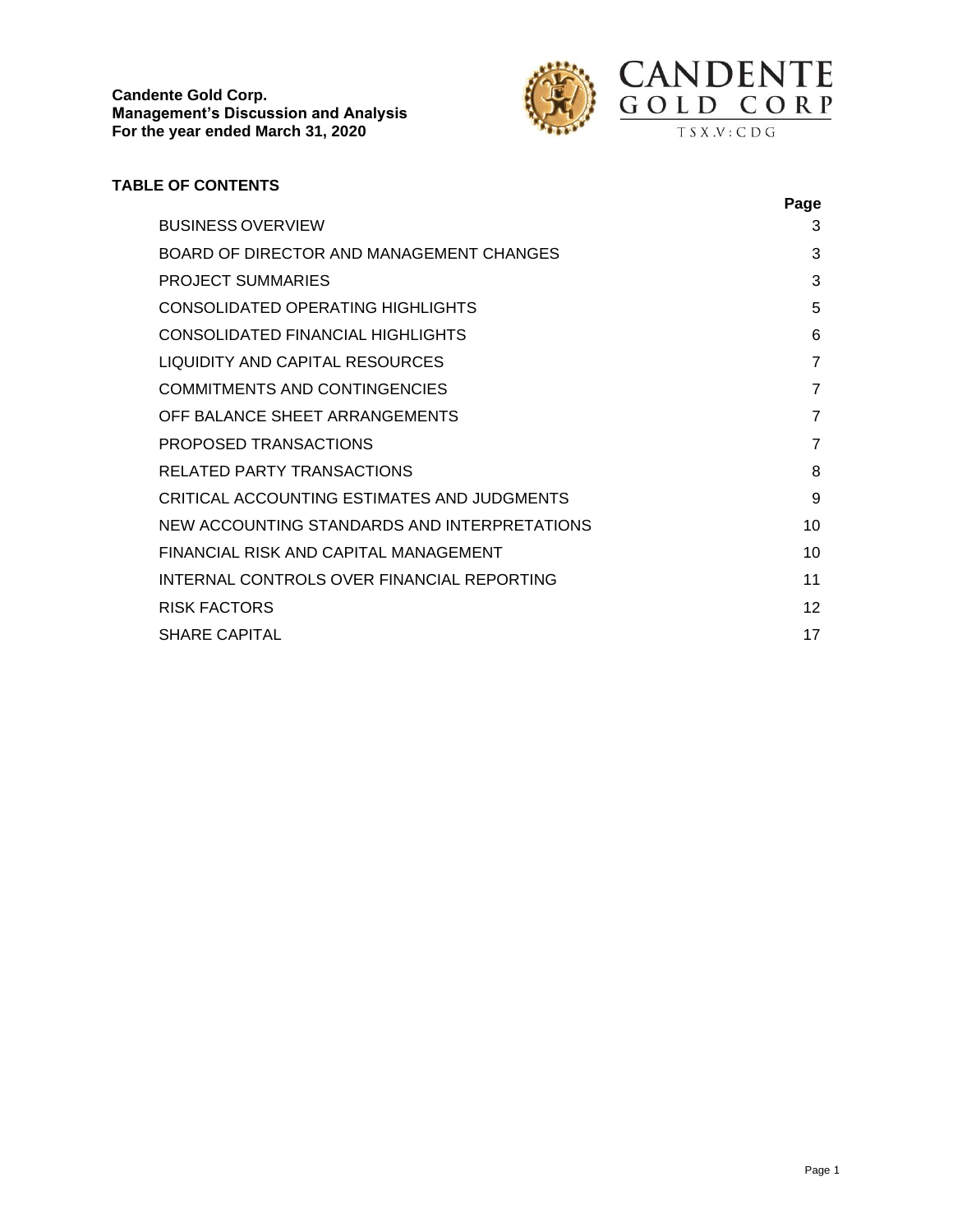

The following Management's Discussion and Analysis ("MD&A") focuses on significant factors that affected Candente Gold Corp. ("Candente Gold") and its subsidiaries (collectively, the "Company") during the relevant reporting period and to the date of the report. This MD&A contains a review and analysis of financial results for the year ended March 31, 2020 and identifies business risks that the Company faces and comments on financial resources required for development of the business.

This MD&A supplements but does not form part of the consolidated financial statements of the Company and notes thereto for the year ended March 31, 2020, and consequently should be read in conjunction with the afore-mentioned consolidated financial statements which are presented in accordance with International Financial Reporting Standards ("IFRS"). Information in this MD&A is current as of July 29, 2020.

All amounts, unless specifically identified as otherwise, both in the Company's consolidated financial statements and this MD&A are expressed in US dollars.

# **FORWARD-LOOKING STATEMENTS**

This MD&A contains certain "forward-looking information" which may include, but is not limited to, statements with respect to future events or future performance, management's expectations regarding the Company's growth, results of operations, estimated future revenues, requirements for additional capital, production costs and revenue, future demand for and prices of gold and precious metals, business prospects and opportunities. In addition, statements relating to mineral estimates or mineralized material of recoverable gold and precious metals are forward-looking information, as they involve implied assessment, based on certain estimates and assumptions, that the gold and precious metals can be profitably produced in the future. Such forward-looking information reflects management's current beliefs and is based on information currently available to management. Often, but not always, forward-looking statements can be identified by the use of words such as "plans", "expects", "is expected", "budget", "scheduled", "estimates", "forecasts", "predicts", "intends", "targets", "aims", "anticipates" or "believes" or variations (including negative or grammatical variations) of such words and phrases or may be identified by statements to the effect that certain actions "may", "could", "should", "would", "might" or "will" be taken, occur or be achieved. A number of known and unknown risks, uncertainties and other factors may cause the actual results or performance to materially differ from any future results or performance expressed or implied by the forwardlooking information. Such factors include, among others, general business, economic, competitive, political and social uncertainties; development and/or exploration activities and the accuracy of probability simulations prepared to predict prospective mineral resources; changes in project parameters as plans continue to be refined; political instability or insurrection or war; labor force availability and turnover; delays in obtaining governmental approvals and permits or in the completion of development or construction activities or in the commencement of operations; as well as those factors discussed in the section entitled "Risks Factors" in this MD&A. These factors should be considered carefully, and readers of this MD&A should not place undue reliance on forward-looking information.

Although the forward-looking information contained in this MD&A is based upon what management believes to be reasonable assumptions, there can be no assurance that such forward-looking information will prove to be accurate, as actual results and future events could differ materially from those anticipated in such information. Accordingly, readers should not place undue reliance on forward-looking information. Such forward-looking information is made as of the date of this MD&A and, other than as required by applicable securities laws, the Company assumes no obligation to update or revise such forward-looking information to reflect new events or circumstances.

### **USE OF NON-GAAP MEASURES**

In this document, we refer to terms that do not have any standardized meaning prescribed by International Financial Reporting Standards ("IFRS"). Usage of these terms may vary from the usage adapted by other companies and cannot be reconciled to comparable terms in the issuer's consolidated financial statements for the year ended March 31, 2020.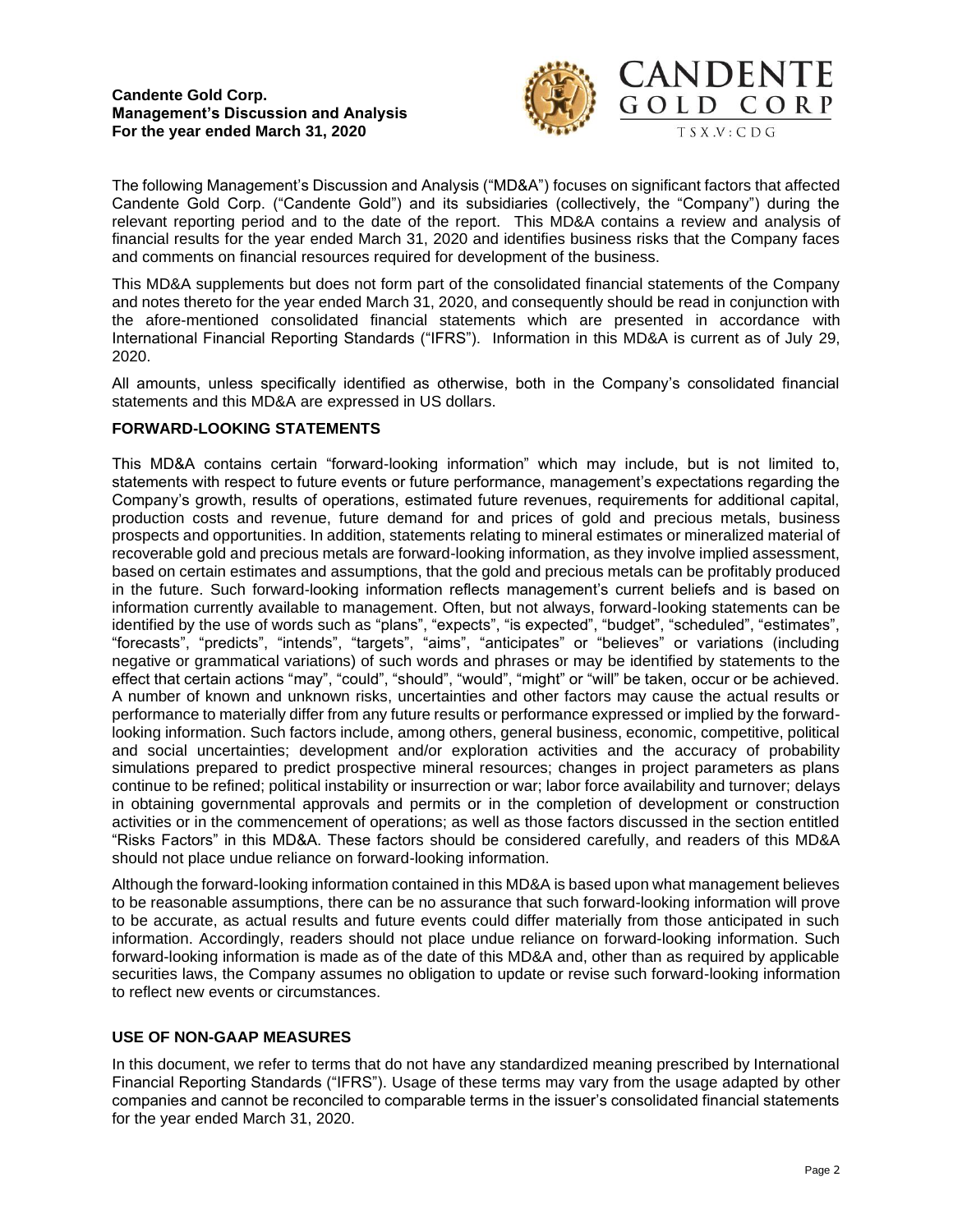

In this document and in the Company's consolidated financial statements, unless otherwise noted, all financial data is prepared in accordance with IFRS.

# **BUSINESS OVERVIEW**

The Company is principally engaged in the exploration and development of mineral properties in Mexico and Peru. The Company is in the exploration stage as its properties have not yet reached commercial production.

As of April 2020, Candente Gold has a new growth strategy encompassing its Mexican assets to build a cash flowing business and gain access to properties with near surface exploration potential while maintaining El Oro as its flagship asset, and an integral part of the overall growth strategy. El Oro is a district scale gold project encompassing a well-known prolific high-grade gold-silver epithermal vein system in Mexico that has several undeveloped veins and has tremendous exploration potential. As of the date of this MD&A, the Company holds a 100% interest in the El Oro Property. The agreement recently entered into to acquire the SDA Plant and a lease on the El Dorado Historic Mines is the first step toward the new growth strategy.

# **BOARD OF DIRECTOR AND MANAGEMENT CHANGES**

On June 6, 2019, the Company appointed Mr. Matthew Melnyk to the Board of Directors replacing Mr. Paul Barry who resigned.

On April 28, 2020, Mr. Melnyk was appointed Director of Operations.

Matters in prior periods related to the ongoing development of the various projects have been disclosed in previous MD&A's filed on SEDAR.

### **PROJECT SUMMARIES**

### **Mexico**

El Oro Property

The Company's principal asset is the El Oro gold-silver property located in the states of Mexico and Michoacan, Mexico ("El Oro Property"). The Company holds a 100% interest in the El Oro Property, having purchased in January 2017 the remaining 30% from a wholly-owned subsidiary of Goldcorp Inc. Management has been reviewing all previous exploration results on the project and re-focusing targets for future exploration. One key area is the border zone of the historical Esperanza and Mexico Mines where several high-grade gold-silver intersections in several veins and structures were intersected by previous drilling by the Company. Since this area was drilled, a structural study identified northeasterly controls to high grades, which fits the nature of this mineralized zone. Future drilling will target this border area as well as 31 other recently identified exploration targets. In addition to the El Oro Property, the Company has the right to process tailings left from pre-1930s milling of ores from the Mexico mine on the San Rafael vein in the El Oro District ("Mexico Mine Tailings"). The Company has been evaluating the potential for the historic tailings to generate near-term cash flow. The Mexico Mine Tailings have had extensive historic and recent assessments including drill testing and metallurgical test work. In addition to the Mexico Mine Tailings, the Company has a right of first refusal to also process three other tailings deposits. All four tailings deposits lie within the town of El Oro and are adjacent to existing road access, power and water services.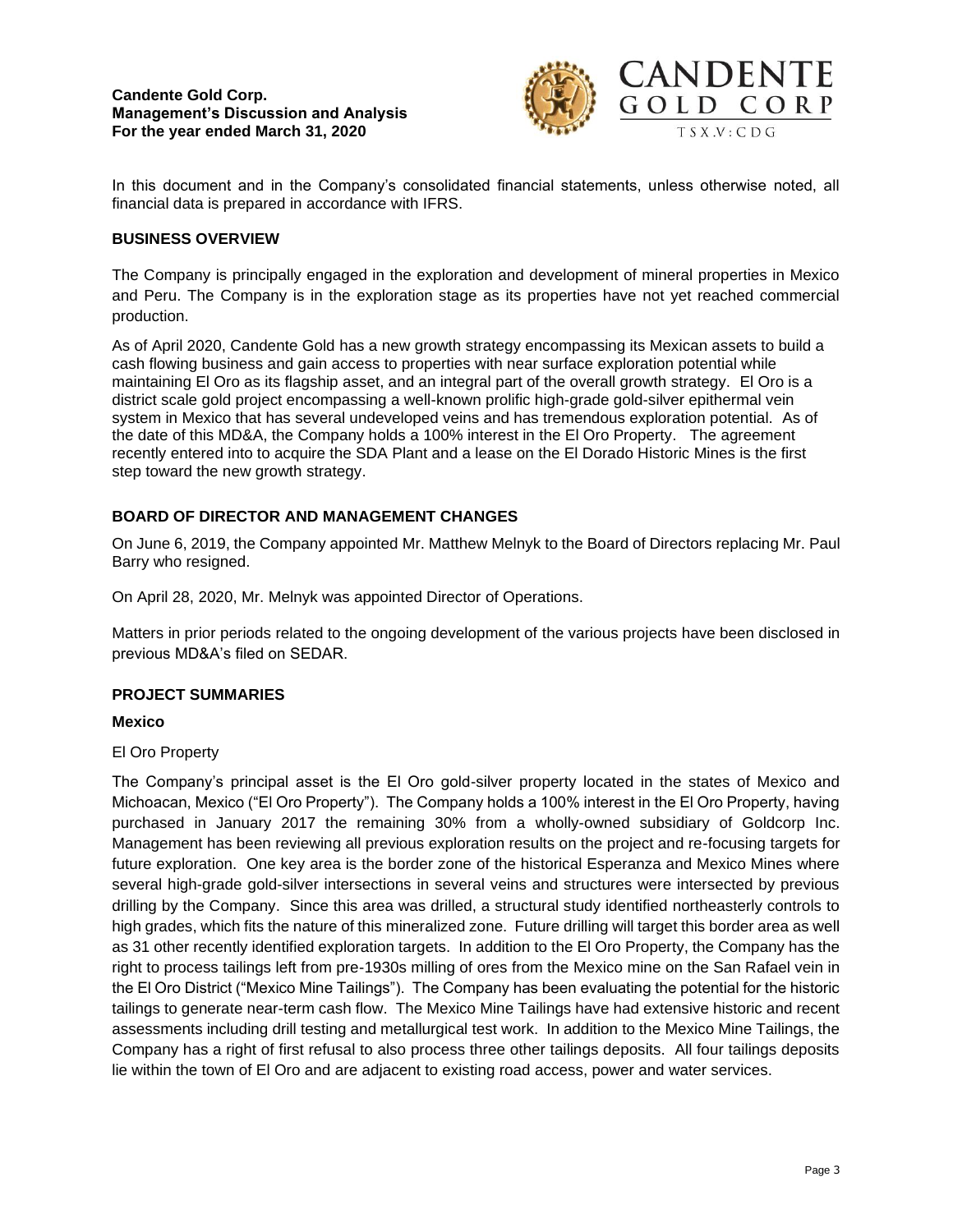

Studies by the Company have determined that the Mexico Mine Tailings contain an Inferred Resource\* of 1,267,400 tonnes grading 2.94 Au g/t, 75.12 Ag g/t containing 119,900 ounces of gold and 3,061,200 ounces of silver.

In September 2017, the Company entered into a revised agreement with the Municipality of El Oro ("Municipality") for the access and processing rights to the tailings deposits. The agreement now provides the Company with the right to recover all available gold and silver from the tailings deposit and pay to the Municipality an 8% net profits interest. The Company is also entitled to retain the first \$1,500,000 of the 8% net profits interest payable to the Municipality.

On March 8, 2016, the Company entered into an agreement with Sun River Crop. ("SRG" or "Sun River") to grant SRG the right and option to earn a 51% interest in the Company's tailings project in El Oro Mexico. On November 9, 2018, the 2016 Agreement was superseded by a new Letter of Intent ("LOI") granting SRG the right and option to further test and, if proven economic, develop and operate the Company's tailings project in El Oro Mexico through an indirect ownership of Candente Gold´s Mexican subsidiary, CCM EL Oro Jales, S.A. de C.V. ("CCM El Oro Jales"), according to the agreement CCM EL Oro Jales executed with the Municipality.

The LOI was superseded by a definitive agreement signed in November 2018. In order to exercise the option, Sun River is required to make staged payments totaling \$300,000, over a period of fifteen months, commencing upon the date of signing of the LOI (\$300,000 paid to date); bring the mine tailings properties into commercial production within 36 months of the effective date of the option agreement; and grant to the Company a 10% of net profits interest life of mine royalty on production from the properties. The definitive agreement also allows SRG to reduce the net profits interest payable to the Company to 5% by paying an additional \$200,000 in increments of \$50,000 at the end of each quarter, commencing 18 months from the date of the LOI. Upon making the totality of the staged payments and, if commercial production has been achieved on time, Sun River will indirectly acquire a 100% interest in CCM El Oro Jales. As of the current date, February 28, 2020, Sun River has paid the Company only \$89,675 of the \$200,000 required to reduce the net profits interest to 5%.

SRG will also be responsible for the obligation to pay an additional 8% net profits interest to the Municipality (the "El Oro Royalty"). Candente Gold (through its Mexican subsidiary CCM El Oro Jales) has the right to recover all available gold and silver from the Mexico Mine Tailings deposit and pay to the Municipality an 8% net profits interest royalty, after retaining the first US\$1.5M from the El Oro Royalty. Sun River must direct the first US\$1.5M from the El Oro Royalty to the Company. Therefore, upon commercial production, the Company will start receiving either a 10% or a 5% net profit interest royalty and also the first US\$1,500,000 of the El Oro Royalty.

Sun River is a private mining company registered in Nevada and owned and operated by experienced gold mining investors, mineral economists, metallurgists, metallurgical engineers and business development entrepreneurs. The Board of SRG currently comprises four owners/directors most of whom have fifteen or more years working in Mexico exploring, permitting and operating mines.

\*Note: Mineral Resources are not Mineral Reserves and do not have demonstrated economic viability. All figures have been rounded to reflect the accuracy of the estimate. For more information, see "National Instrument 43-101 Technical Report on the Inferred Mineral Resource Estimate of the Mexico Mine Tailings" prepared by Nadia Caira, P.Geo. and Allan Reeves, P.Geo., dated August 25, 2014 with an effective date of July 8, 2014, available at www.sedar.com.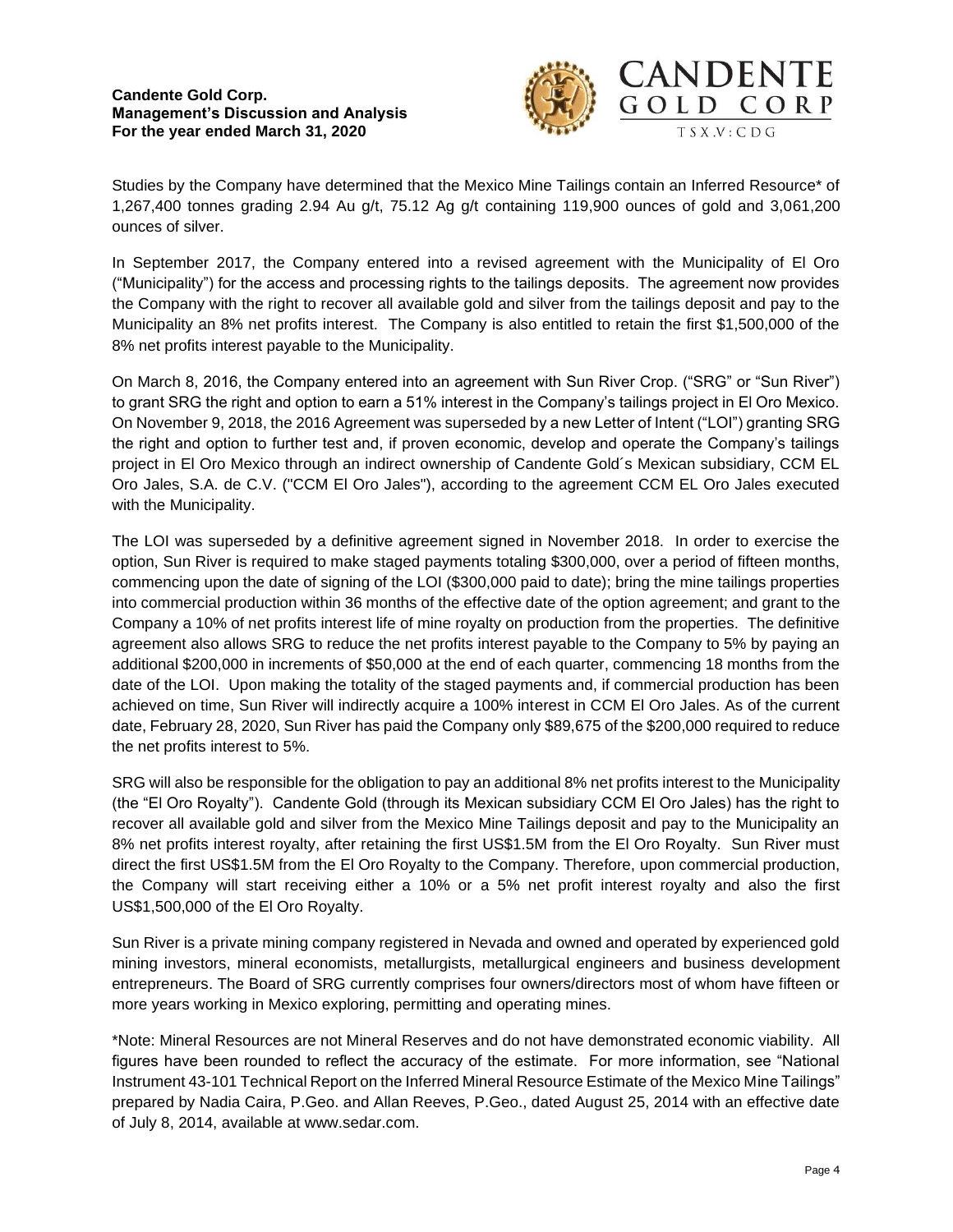

For the year ended March 31, 2017, bi-annual land holding payments were made by Goldcorp. When the Company acquired the remaining 30% of the El Oro property in January 2017, these payments became the responsibility of the Company, and, as at March 31, 2020, \$756,392 (March 31, 2019 - \$472,003) has been accrued as a liability to the Mexican government for land holding costs.

During the year ended March 31, 2019, the Company recorded an impairment charge of \$7,949,175 on the El Oro property. The charge was in keeping with the Company's accounting policies and IFRS. Should the circumstances arise in the future, IFRS permits a reversal of charges. The Company will be maintaining the title to the property and will continue to seek opportunities to advance the project.

On April 28th, 2020, the Company announced the signing an Memorandum of Understanding ("MOU") with Magellan Acquisition Corp. ("Magellan") which gives Candente Gold the right to earn up to a 100% interest in the San Dieguito de Arriba beneficiation mill ("SDA plant") and take over a lease agreement on the El Dorado property, both located in Nayarit State, Mexico.

# **SDA Plant**

The SDA Mill is a fully operational flotation plant which also includes a precious metals leach circuit - Merrill Crowe system and associated assets, licenses and agreements. The mill has a ten-year operating history at 100 tonnes per day but has the capacity to process ore at a rate of up to 200 tonnes per day. Historically its operation has been based on sales of flotation concentrates to smelters, and payment for precious metals content. The mill lies within the rich Sierra Madre Occidental mineralized belt, which historically has yielded millions of ounces of precious metals and offers multiple high-grade gold and silver epithermal vein opportunities.

The mill was operational from 2007 (by Minerales Vane S.A. de C.V.) until April 2017, processing ore from various operators in the region on a toll basis. The toll ores were tested prior to processing to estimate recoveries and concentrate grades. Typical reported recoveries were in the range 85 to 92% for gold and 72 to 77% for silver.

The mill was operational as recently as 2019 when processing of a bulk sample of approximately 600 tons was completed for a tolling opportunity in February 2019. While the results of the test were encouraging, the supplier experienced challenges in providing mineralized ore on a consistent basis and therefor the mill has not operated since.

# **El Dorado Gold-Silver Project**

The El Dorado Gold-Silver Project is located in the Pacific Coastal Plain, State of Nayarit. within a district of epithermal vein systems. A number of prospective exploration targets have been defined along the El Dorado Vein structure related to historic mines (reported to have produced high grades), anomalous geochemical sample results and zones of structural complexity.

The principal vein system is the El Dorado epithermal vein trend comprising outcropping vein over 1.5 kilometers in length and additional discontinuous outcrops indicate a strike length of 3.5 kilometers. This structure hosts multiple mineralized zones including high-grade veins potentially minable underground, and lower-grade bulk tonnage stockwork zones that are observed to extend over tens of meters in width in both the hanging wall and footwall of the El Dorado vein system. In addition to the vein material there is also high level silicification and argillic alteration in outcrop, potentially indicative of good depth potential to the mineralizing system. (Magellan Gold Corporation, Form 10-K Annual Report US SEC dated Dec 31, 2018, File No. 333-174287)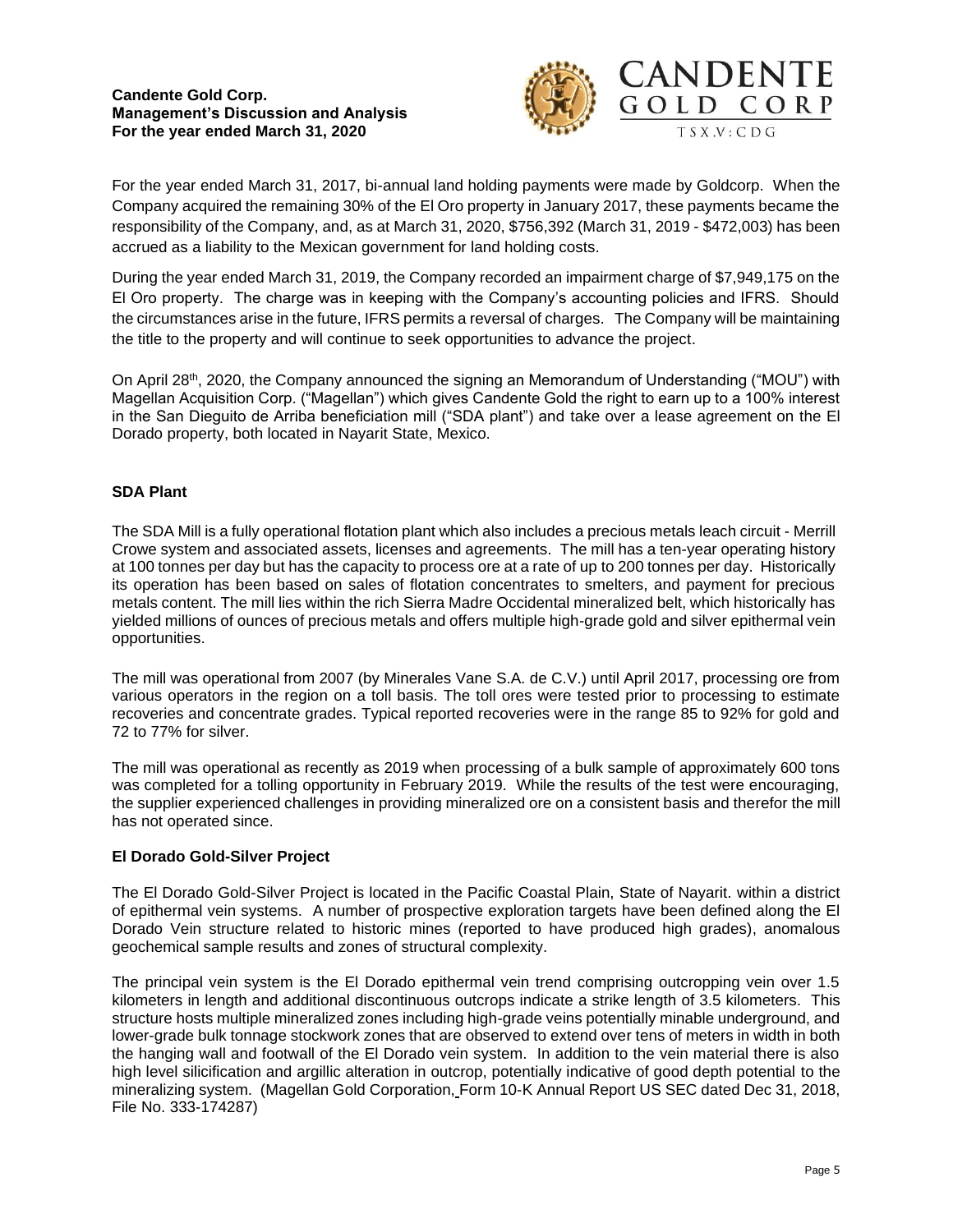

El Dorado lies 50 kilometers south of the SDA Mill, 70 kilometers north-northwest of Tepic, the state capital, and 180 kilometers southeast of Mazatlan, Sinaloa. The project has excellent road and rail infrastructure. The property comprises a 50-hectare concession held under option by Magellan's wholly-owned subsidiary Minerales Vane 2 S.A. de C.V. from a Mexican private company, Ingenieros Mineros S.A. de C.V.

## **Peru**

As at March 31, 2020, the Company has maintained in good standing portions of the Tres Marias and Las Brujas properties. These properties are early-stage gold and gold-silver exploration projects in Peru.

# **CONSOLIDATED OPERATING HIGHLIGHTS FOR THE YEAR ENDED MARCH 31, 2020 AND 2019**

| <b>Operating Highlights</b> |   | 2020<br>2019 |  |         | Change |           |  |
|-----------------------------|---|--------------|--|---------|--------|-----------|--|
| <b>Mexico</b>               |   |              |  |         |        |           |  |
| Project administration      |   | $3,631$ \$   |  | 4,545   |        | (914)     |  |
| Mining fees                 |   | 363.012      |  | 187,024 |        | 175,988   |  |
| Option payments received    |   | (89, 675)    |  |         |        | (89, 675) |  |
| <b>Total</b>                | Ð | 276,968      |  | 191,569 |        | 85,399    |  |

## **Year Ended March 31, 2020 Compared to the Year Ended March 31, 2019**

The following is a comparison of the exploration costs incurred above for the year ended March 31, 2020 with those incurred in the year ended March 31, 2019.

Project administration - Costs included in project administration are salaries for the staff on site at El Oro and the costs of maintaining the base camp operations at El Oro. These costs haven been reduced in the current year due to management's decision to conserve cash.

Mining fees - The increase in the provision for mining fees is largely related to an increase in the rate charged for mining fees for fiscal 2020 as well as surcharges and penalties incurred for non-payment of fess from 2017 to 2019.

Option payments received – the option payments received are for the option on the El Oro property. As the property was fully impaired in 2019, the option payments are recorded as a recovery of mining expense rather than credited to unproven mineral right interests as they were in prior years.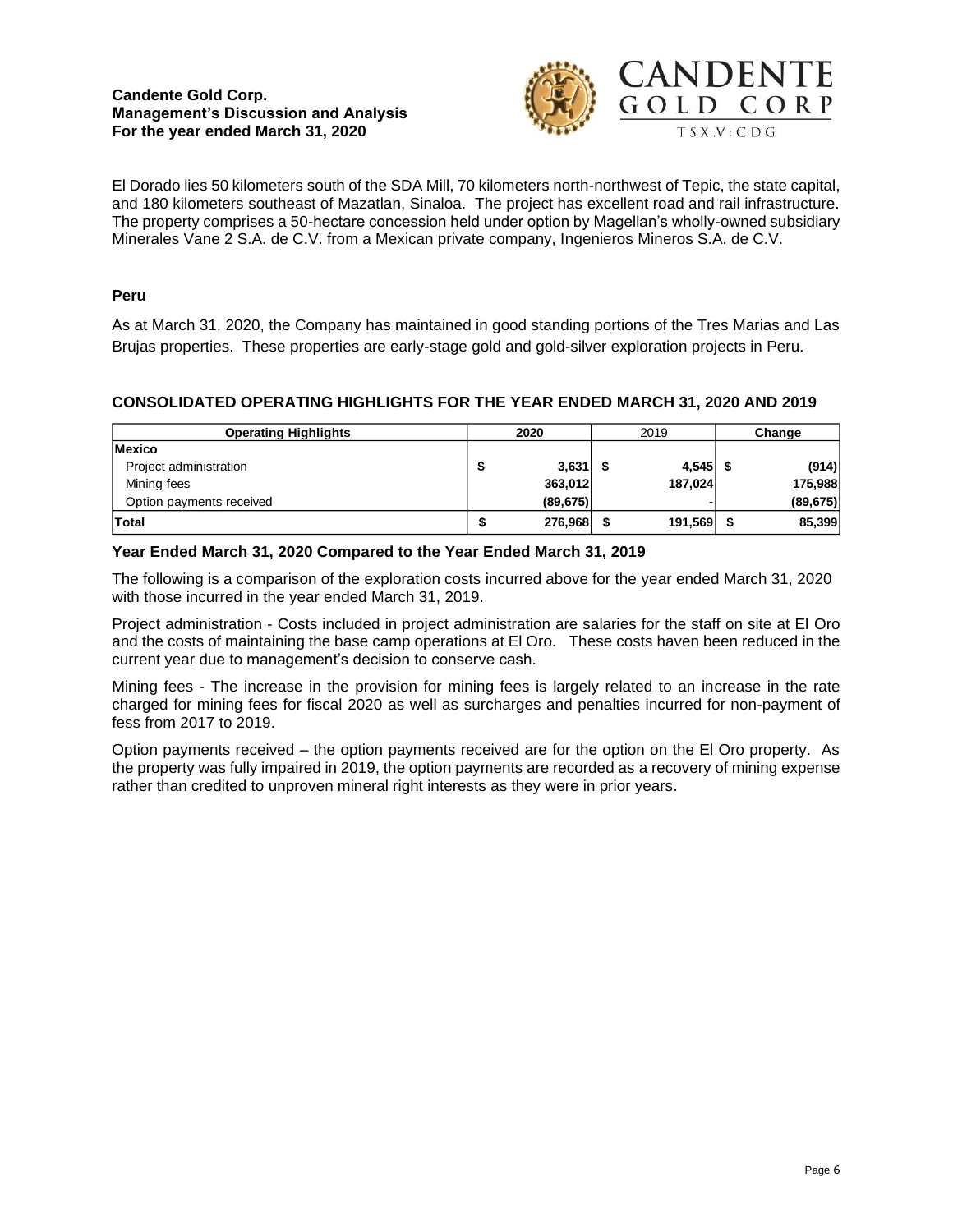

### **CONSOLIDATED FINANCIAL HIGHLIGHTS**

*Consolidated Financial Performance and Financial Position for the Year Ended March 31, 2020*

|                                               |    | March 31, 2020 | March 31, 2019   | Change    |
|-----------------------------------------------|----|----------------|------------------|-----------|
| Cash                                          | S  | $6,767$ \$     | 64,455 \$        | (57, 688) |
| Unproven mineral rights interest              |    | 291,104 \$     | 287,301 \$       | 3,803     |
| <b>Total Assets</b>                           | S  | 305,430 \$     | 372,229 \$       | (66, 799) |
| <b>Share Capital</b>                          | \$ | 24,247,717 \$  | 24,193,995 \$    | 53,722    |
| Net income (loss)                             |    | $(293,700)$ \$ | $(8,342,209)$ \$ | 8,048,509 |
| Loss per share                                | \$ | $(0.00)$ \$    | $(0.08)$ \$      | 0.08      |
| Audit and tax advisory                        | \$ | 37,332 \$      | 42,675 \$        | (5, 343)  |
| Legal                                         |    | 12,863 \$      | 49,815 \$        | (36, 952) |
| Management fees, office salaries and benefits | \$ | 59,306 \$      | 53,985 \$        | 5,321     |
| Office, rent and miscellaneous                | \$ | 26,202 \$      | $22,392$ \$      | 3,810     |
| Regulatory and filing fees                    |    | 14,626 \$      | 18,865 \$        | (4, 239)  |
| Share-based payments                          | \$ | $5,075$ \$     | $31,187$ \$      | (26, 112) |
| Shareholder communications                    | S  | $3,671$ \$     | $6,931$ \$       | (3, 260)  |

The net loss for the year ended March 31, 2020 was \$293,700 compared to \$8,342,209 for the year ended March 31, 2019. The decrease in loss for the current year is largely due to the impairment of the El Oro property of \$7,949,175 in 2019.

Material variances of amounts included in total general and administrative expenses for the year ended March 31, 2020 are as follows:

- Legal fees were \$12,863 for the year ended March 31, 2020, compared to \$49,815 for 2019, representing a decrease of \$36,952. The decrease is related to 2018 legal invoices being recorded in 2019 resulting in an overstated legal expense for 2019.
- Share-based payments for the year ended March 31, 2020, were \$5,075 compared to \$31,187 in the prior year. The decrease is related to the granting of 1,850,000 options in fiscal 2019 and the re-pricing of previously granted options in that year. Only 250,000 options were granted in the current year.

#### *Consolidated Financial Performance for the Three Months Ended March 31, 2020*

The net income for the three months ended March 31, 2020, was \$127,525 compared to a net loss of \$8,051,722 for the quarter ended March 31, 2019. The decrease in loss for the current quarter is largely due to the impairment of the El Oro property of \$7,949,175 in the quarter ended March 31, 2019.

|                                               | March 31, 2020<br>March 31, 2019 |  |                  | Change |           |  |
|-----------------------------------------------|----------------------------------|--|------------------|--------|-----------|--|
| Net income (loss)                             | 127,525 \$                       |  | $(8,051,722)$ \$ |        | 8,179,247 |  |
| Audit and tax advisory                        | 7,706 \$                         |  | $10,473$ \$      |        | (2,767)   |  |
| Legal                                         | $4,541$ \$                       |  | $37,721$ \$      |        | (33, 180) |  |
| Management fees, office salaries and benefits | 15,437 \$                        |  | 13,977 \$        |        | 1,460     |  |
| Office, rent and miscellaneous                | $7,110$ \$                       |  | $6,676$ \$       |        | 434       |  |
| Regulatory and filing fees                    | $2,103$ \$                       |  | $2,408$ \$       |        | (305)     |  |
| Share-based payments                          | 427 \$                           |  | $3,960$ \$       |        | (3,533)   |  |
| Shareholder communications                    | $1,165$ \$                       |  | $2,125$ \$       |        | (960)     |  |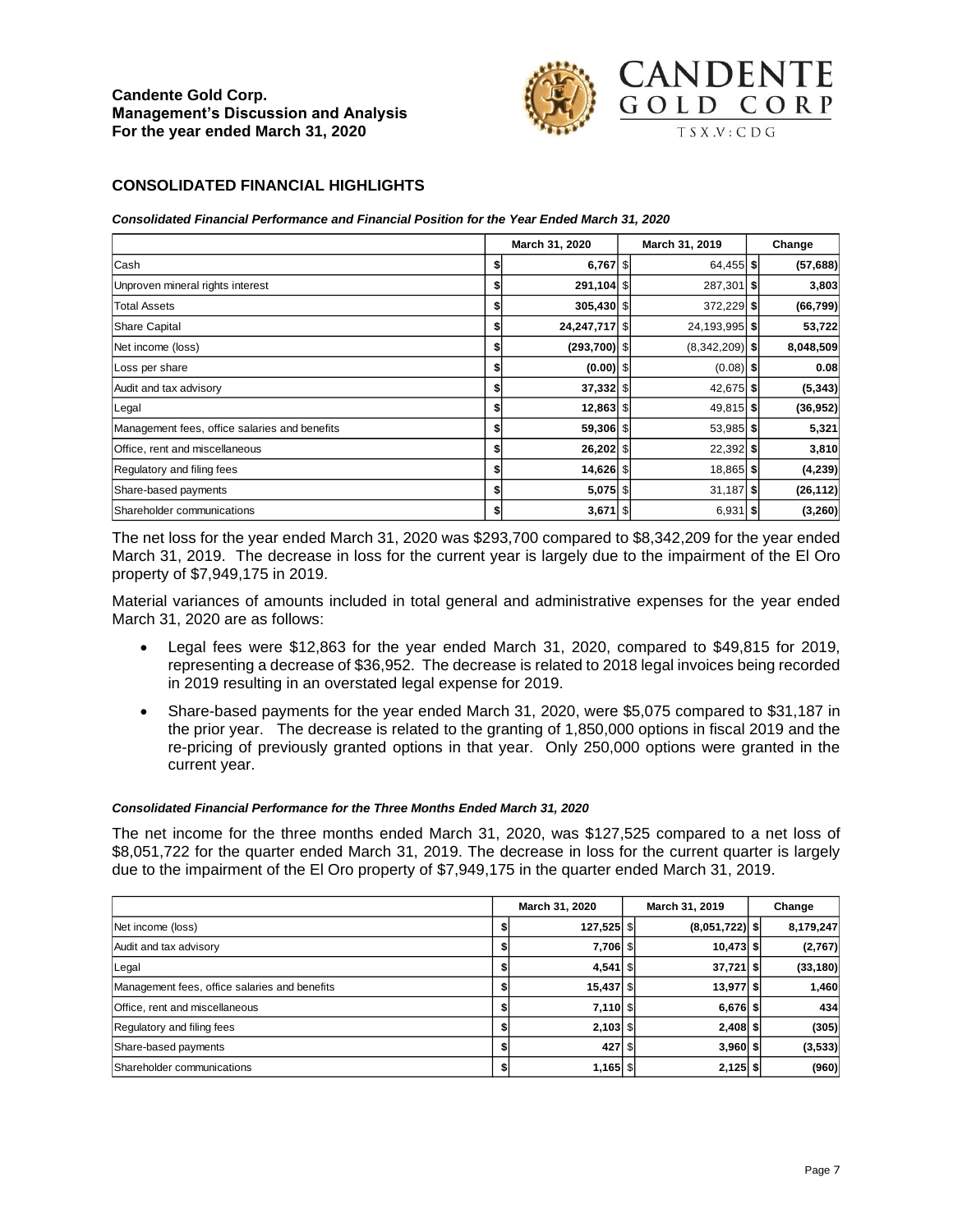

Other variances are as follows:

- A gain from the reversal of prior year payables of \$69,000 recorded in the quarter ended March 31, 2020 compared to a gain of \$27,967 recorded in the quarter ended March 31, 2019.
- Legal fees were \$4,541 for the three months ended March 31, 2020, compared to \$37,721 for the same period in 2019, representing a decrease of \$33,180. The decrease is related to 2018 legal invoices being recorded in 2019 resulting in an overstated legal expense for 2019.
- Share-based payments for the quarter ended March 31, 2020, were \$427 compared to \$3,960 in the quarter ended March 31, 2019. The decrease is related to the granting of 1,850,000 options in fiscal 2019. Only 250,000 options were granted in the current year.

# **LIQUIDITY AND CAPITAL RESOURCES**

There is a working capital deficiency of \$1,669,781 at March 31, 2020, including \$717,642 in amounts due to related parties, which primarily consist of payables due to Candente Copper Corp., a company with shared administrative expenses, common directors and management.

The Company anticipates that during the next year, a substantial portion of available capital resources will be used to pay accounts payable and accrued liabilities and commitments related to ongoing exploration activities in Mexico and Peru. The Company anticipates the future need to raise additional capital to further project development in Mexico and Peru as well as receive continued vendor support.

The Company does not generate cash flows from operations and accordingly, the Company will need to raise additional funds by entering into a joint venture agreement or through the issuance of securities or resource secured debt. Although, the Company has been successful in raising funds in the past there can be no assurance that the Company will be able to raise sufficient funds in the future, in which case the Company may be unable to meet obligations in the normal course of business. These factors may cast significant doubt regarding the Company's ability to continue as a going concern. Should the Company be unable to discharge liabilities in the normal course of business, the net realizable value of the Company's assets may be materially less than amounts on the statement of financial position.

### **COMMITMENTS AND CONTINGENCIES**

Company has no material or significant commitments or contingencies other than the management and consulting agreements disclosed under related party transactions.

### **OFF BALANCE SHEET ARRANGEMENTS**

The Company has not entered into any off-balance sheet arrangements.

# **PROPOSED TRANSACTIONS**

Subsequent to March 31, 2020, the Company entered into a Memorandum of Understanding("MOU") with Magellan Acquisition Corp. which gives the Company the right to earn up to a 100% interest in the San Dieguito de Arriba beneficiation mill and take over a lease agreement on the El Dorado property, both located in Nayarit State, Mexico by making the following payments in cash and common shares:

- i. A payment of \$5,000 upon the signing of the MOU (paid);
- ii. 5,000,000 common shares upon the completion of due diligence and the signing of a definitive agreement to earn a 10% interest;
- iii. Common shares with a value of \$100,000 within 6 months following the signing of a definitive agreement to earn a 20% interest;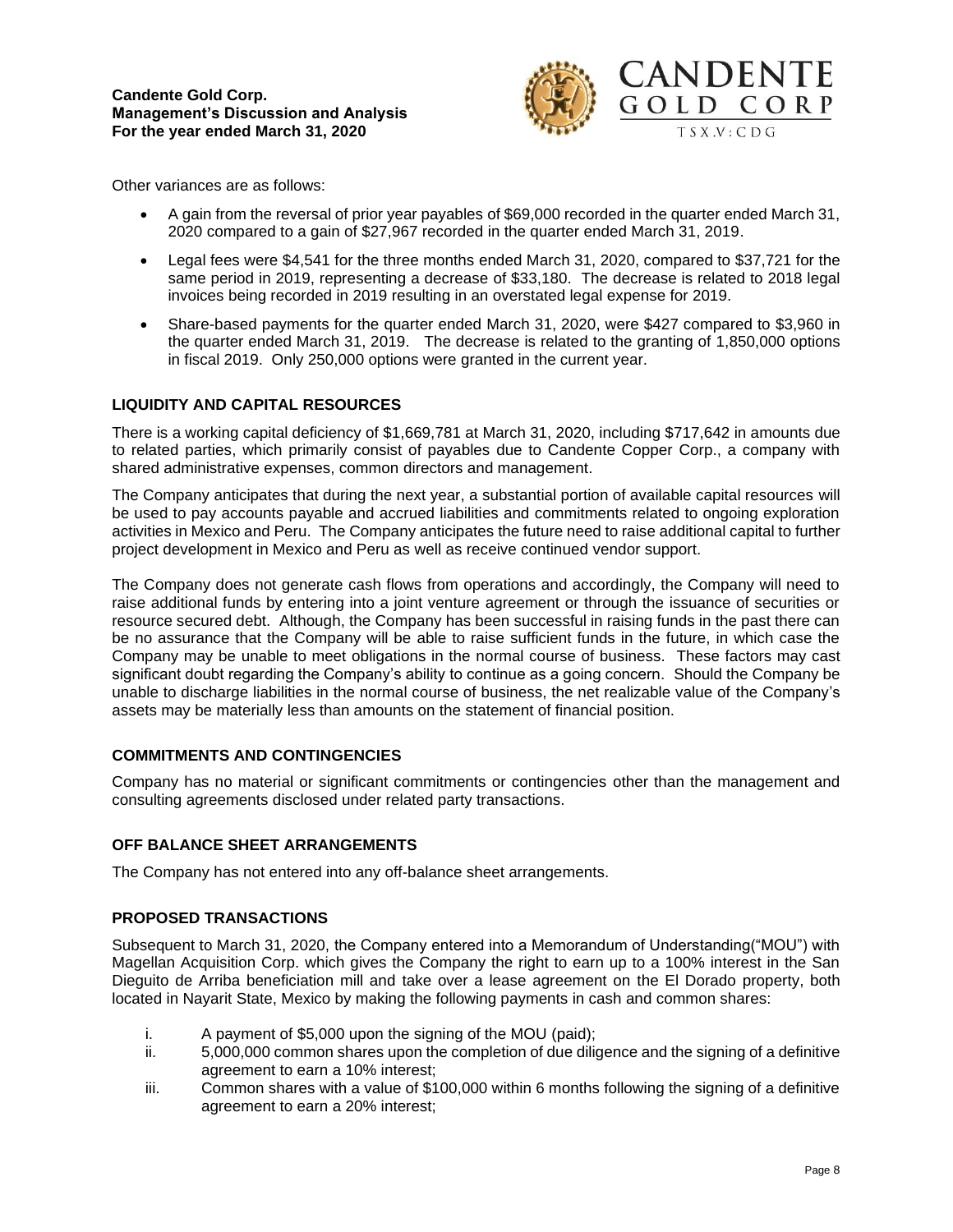

- iv. Common shares with a value of \$150,000 within 12 months following the signing of a definitive agreement to earn a 30% interest;
- v. Common shares with a value of \$275,000 within 18 months following the signing of a definitive agreement to earn a 50% interest;
- vi. Common shares with a value of \$400,000 within 24 months following the signing of a definitive agreement to earn a 70% interest and
- vii. Common shares with a value of \$500,000 within 30 months following the signing of a definitive agreement to earn a 100% interest.

The MOU is subject to TSX Venture approvals as well due diligence and the execution of a definitive agreement which is to be completed within 60 days of travel restrictions related to the COVID-19 Pandemic being lifted within Mexico and between the USA and Canada and Mexico.

The Company continues to review other potential transactions, but as of the date of this MD&A, none have been completed.

# **RELATED PARTY TRANSACTIONS**

Related parties consist of companies owned by executive officers and directors. The following is a list of the related parties that the Company entered into trading transactions with:

- Ridley Rocks Inc. Management and exploration fees.
- SW Project Management Former Vice President, project management and engineering fees.
- Michael Thicke Geological Consulting Inc. Exploration fees.
- Candente Gold Corp. Shared expenses with a company related by common directors and management.
- Lotz CPA Inc. Financial services, fees thereto.

The Company incurred the following fees and expenses in the normal course of operations for key management personnel for the years ended March 31, 2020 and 2019. Expenses have been measured at the exchange amount that is determined on a cost recovery basis.

|                      |        | Year ended March 31, |
|----------------------|--------|----------------------|
|                      | 2020   | 2019                 |
| Management fees      | 59,175 | 53,756               |
| Share-based payments | 4.901  | 25,260               |
|                      | 64,076 | 79,016               |

Share-based payments are the fair value of options expensed to directors and key management personnel during the years ended March 31, 2020 and 2019.

### **Balance owing**

Amounts due to related parties are unsecured, non-interest bearing and due on demand. Accounts payable at March 31, 2020 includes \$217,121 (March 31, 2019 - \$176,845) owing to directors and officers and \$500,521 (March 31, 2019 - \$556,624) owing to Candente Copper Corp., a shareholder of the Company.

### **Management and Consulting Agreements**

On March 1, 2018, the Company entered into a management agreement with a company controlled by the CEO of the Company to provide management services for an indefinite term. Under the agreement, in the event of termination without cause, the Company will pay a one-time termination payment of \$200,000. In the event of a change of control, the individual will have the right at any time within 60 days to provide notice of termination and will receive a \$500,000 one-time payment. The individual will also be entitled to the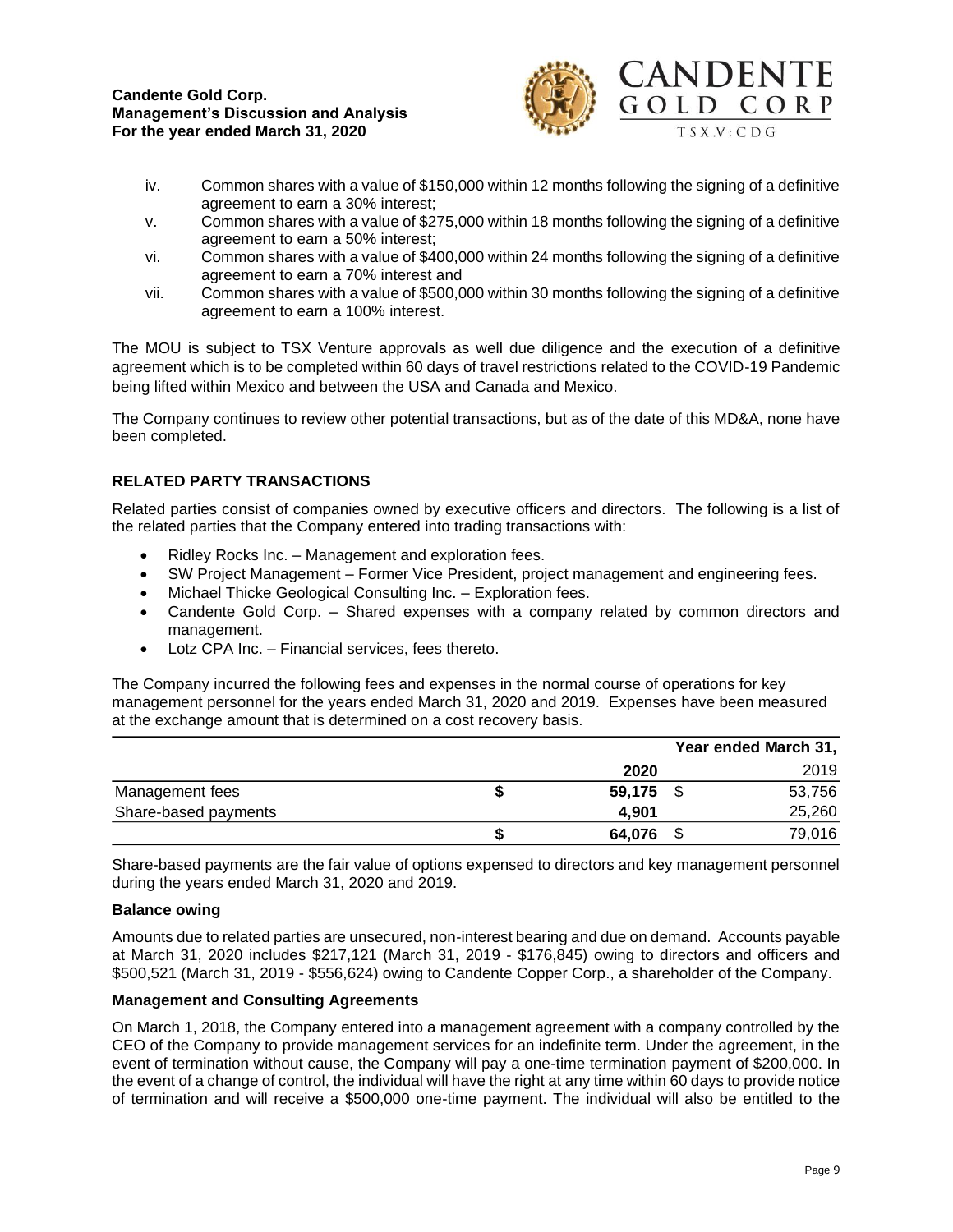

\$500,000 if they terminate the agreement or there is a termination without cause and a change of control occurs within one year of the effective date of such termination.

On September 28, 2018, the Company entered into a consulting agreement with a company controlled by the CFO of the Company to provide consulting services for an indefinite term. Under the agreement, in the event of termination without cause or the consultant terminating the agreement within 30 days after a change of control, the Company will pay a one-time termination payment of \$28,500.

## **CRITICAL ACCOUNTING ESTIMATES AND JUDGEMENTS**

The Company's significant accounting policies are summarized in Note 3 of its consolidated financial statements for the year ended March 31, 2020. The preparation of consolidated financial statements in accordance with IFRS requires management to select accounting policies and make estimates and judgments that may have a significant impact on the consolidated financial statements. The Company regularly reviews its estimates; however, actual amounts could differ from the estimates used and, accordingly, materially affect the results of operations.

- (a) Critical accounting estimates
- i. Valuation of share-based payments and warrants

When options and warrants are issued, the Company calculates estimated fair value using a Black- Scholes valuation model, which may not reflect actual fair value on exercise. The Company uses historical Company stock prices and estimated dividend yield rates to arrive at the inputs that are used in the valuation model to calculate the fair value of options or warrants.

- (b) Critical accounting judgments
- i. Going concern

Management assesses the Company's ability to continue as a going concern.

#### ii. Unproven mineral right interests

Mineral properties include the cost of acquiring licenses, exploration and analysis, project administration, drilling, community and social values and environmental and health and safety. The technical feasibility and commercial viability of extracting a mineral resource is considered to be determinable when proven reserves are determined to exist, the rights of tenure are current and it is considered probable that the costs will be recouped through successful development and exploitation of the area, or alternatively by sale of the property. Management is required to exercise significant judgment in determining the timing of the determination of the technical and economic feasibility of the mineral resource. The Company considers both external and internal sources of information in assessing whether there are any indicators that unproven mineral right interests are impaired.

#### iii. Functional currency

The functional currency of the Company and its subsidiaries is the currency of the primary economic environment in which the entity operates. Determination of functional currency may involve certain judgments to determine the primary economic environment in which the entity operates and the Company reconsiders its functional currency and that of its subsidiaries if there is a change in events and conditions which determined the primary economic environment.

# **NEW ACCOUNTING STANDARDS AND INTERPRETATIONS**

#### **Leases**

On April 1, 2019, the Company adopted IFRS 16, Leases. IFRS 16 eliminates the current dual accounting model for lessees, which distinguishes between on-balance sheet finance leases and off-balance sheet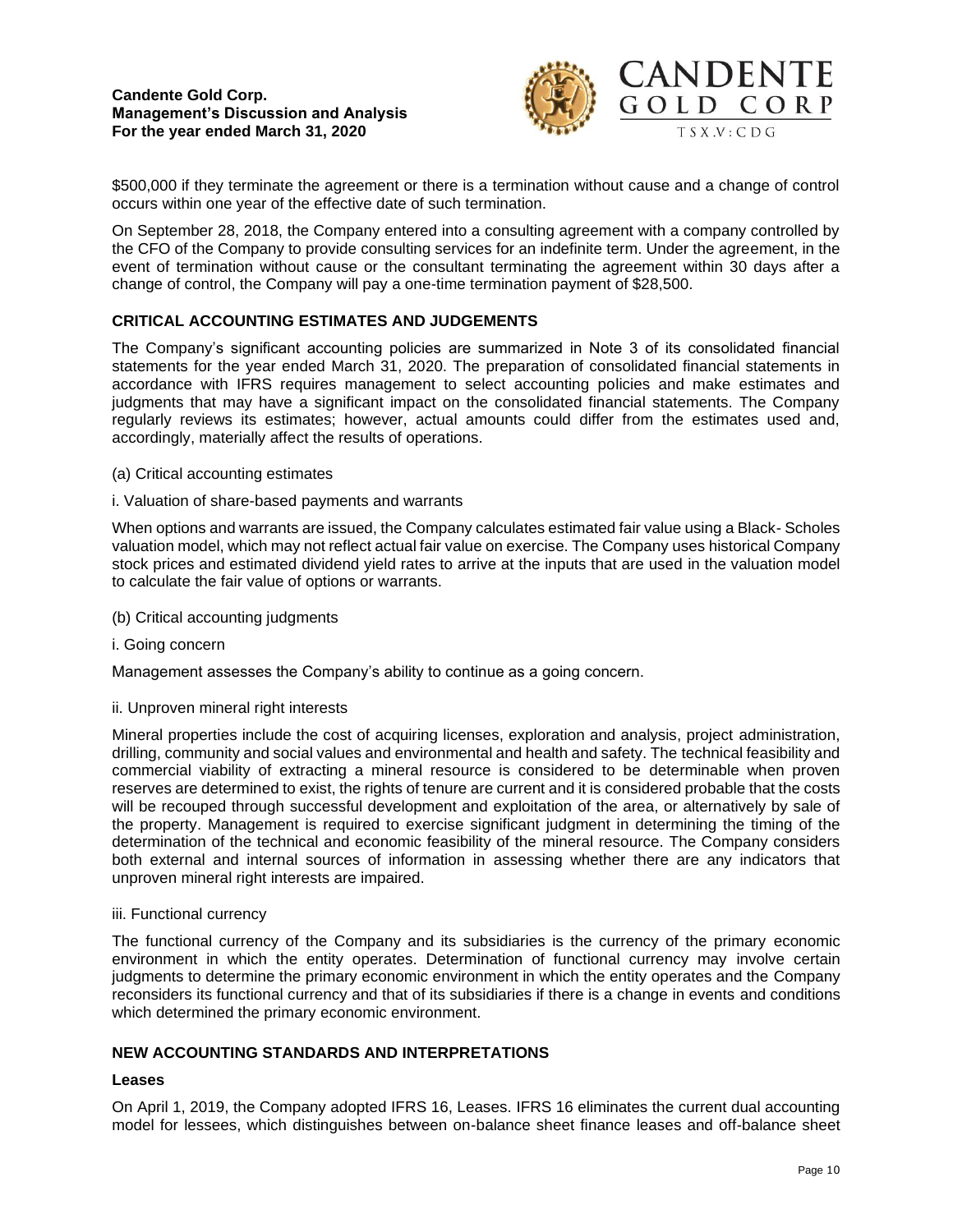

operating leases. The main provision of IFRS 16 is the recognition of lease assets and lease liabilities on the balance sheet by lessees for those leases that were previously classified as operating leases. Under IFRS 16, a lessee is required to do the following: (i) recognize a right-of-use asset and a lease liability, initially measured at the present value of the lease payments, on the balance sheet; and (ii) recognize a front-loaded pattern of expense for most leases, even when cash rentals are constant, as the right-of-use asset is depreciated and the lease liability is accreted using the effective interest method. The new standard also requires qualitative disclosures along with specific quantitative disclosures. During the current year and at present, the Company has no leases. As such, the adoption of IFRS 16 did not have a material impact on the financial statements.

## **FINANCIAL RISK, FINANCIAL INSTRUMENTS AND CAPITAL MANAGEMENT**

The Company is exposed to certain financial risks in the normal course of its operations:

### **a. Liquidity risk**

Liquidity risk is the risk that the Company will not be able to meet its obligations associated with its financial liabilities. The liquidity position of the Company is managed to ensure sufficient liquid funds are available to meet financial commitments in a timely and cost-efficient manner. The Company's management continually reviews the liquidity position including cash flow forecasts to determine the forecast liquidity position and maintain appropriate liquidity levels. The Company plans to make payments of trade payables and commitments from its current working capital and future sources of equity financing. Liquidity risk is considered to be high.

### **b. Currency risk**

Currency risk is the risk that arises on financial instruments that are denominated in a currency, i.e. in a currency other than the functional currency in which they are measured. The Company operates internationally and is exposed to risks from foreign currency rates. The functional currency of the Company's subsidiaries is the United States and Canadian dollars and some of the subsidiaries' transactions are denominated in Mexican Pesos and Nuevo Soles. The Company does not enter into any foreign exchange contracts to mitigate this risk. The only significant balance that is denominated in a currency other than the US dollar is the accrual for mining fees which is denominated in Mexican Pesos. The balance owing for mining fees at March 31, 2020 is \$756,392. Therefore, a 10% change in the value of the Mexican Peso versus the US dollar would change the Company's net loss by approximately \$75,639.

## **c. Credit risk**

Credit risk is the risk that the counterparty to a financial instrument will cause a financial loss for the Company by failing to discharge its obligations. Credit risk arises from cash and receivables. Cash are deposited in highly rated corporations and the credit risk associated with these deposits is low.

### **Fair value hierarchy**

The consolidated statements of financial position carrying amounts for cash, and receivables and accounts payable, approximate fair value due to their short-term nature.

The following provides a description of financial instruments that are measured subsequent to initial recognition at fair value, grouped into Levels 1 to 3 based on the degree to which the fair value is observable:

Level 1 fair value measurements are those derived from quoted prices (unadjusted) in active markets for identical assets or liabilities;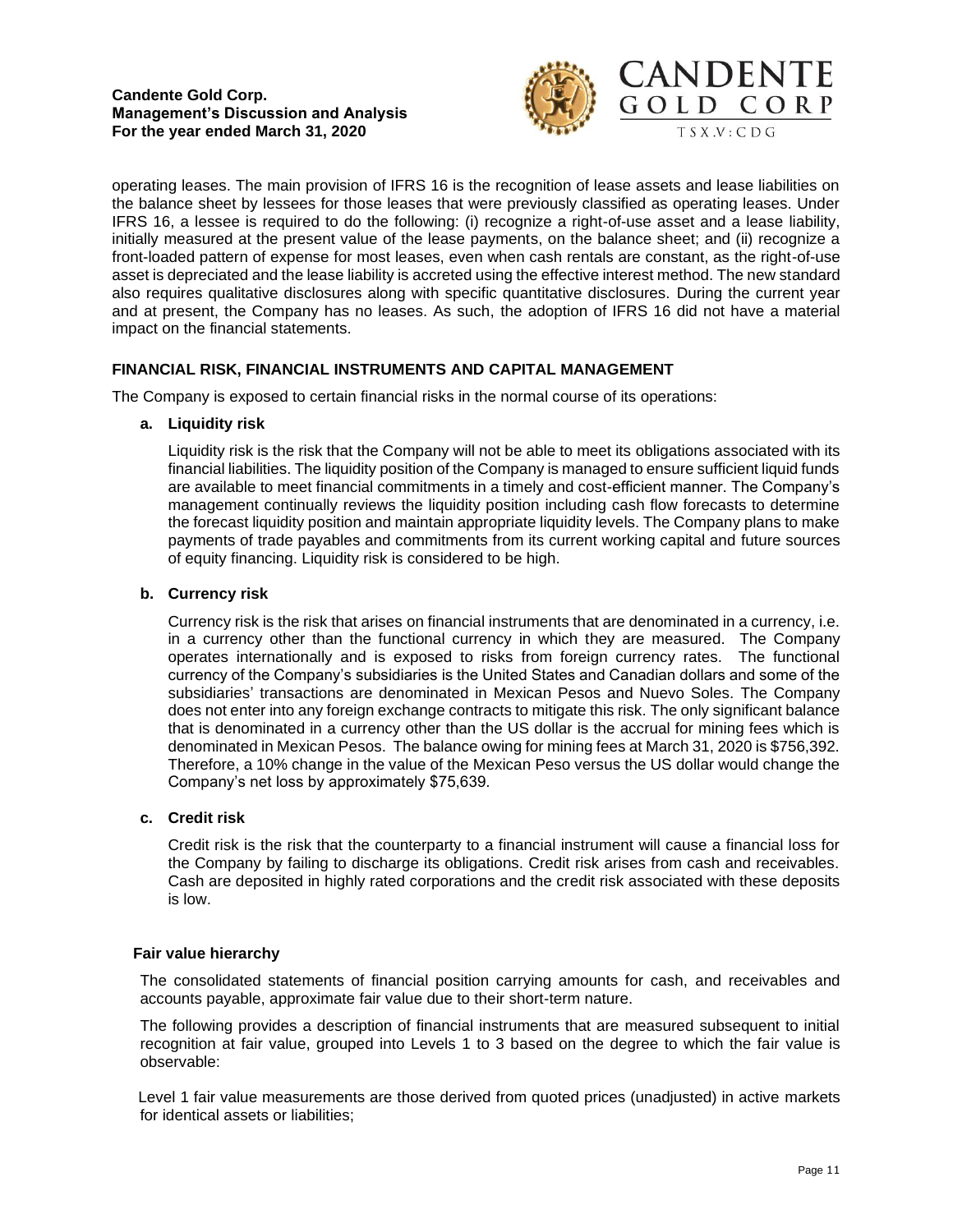

Level 2 fair value measurements are those derived from inputs other than quoted prices included within Level 1 that are observable for the asset or liability, either directly (i.e. as prices) or indirectly (i.e. derived from prices); and

Level 3 fair value measurements are those derived from valuation techniques that include inputs for the asset or liability that are not based on observable market data (unobservable inputs).

Cash is measured as Level 1. There were no transfers between levels during the year.

### **Capital management**

The Company's capital structure is comprised of the components of shareholders' equity (deficit). The Company's objectives when managing its capital structure is to, maintain financial flexibility to preserve the Company's access to capital markets and its ability to meet its financial obligations.

The Company's corporate office is responsible for capital management. This involves the use of corporate forecasting models, which facilitate analysis of the Company's financial position including cash flow forecasts to determine the future capital management requirements.

In preparing its budgets and corporate forecasting models, the Company considers operating commitments imposed by its subsidiaries and the stability of the global capital markets.

Capital management is undertaken to ensure a secure, cost-effective supply of funds to ensure the Company's operating and capital expenditure requirements are met.

There were no changes in the Company's approach to capital management during the year and the Company is not subject to any restrictions on its capital.

### **INTERNAL CONTROLS OVER FINANCIAL REPORTING ("ICFR")**

Internal control over financial reporting is a process designed to provide reasonable assurance regarding the reliability of financial reporting and the preparation of financial statements for external purposes in accordance with IFRS.

The Company's internal control over financial reporting includes policies and procedures that pertain to the maintenance of records that accurately and fairly reflect the additions to and dispositions of the assets of the Company; provide reasonable assurance that transactions are recorded as necessary to permit preparation of financial statements in accordance with IFRS and the Company's receipts and expenditures are made only in accordance with authorization of management and the Company's directors; and provide reasonable assurance regarding prevention or timely detection of unauthorized acquisition, use or disposition of the Company's assets that could have a material effect on the annual or interim financial statements.

Any system of internal controls over financial reporting, no matter how well designed, has inherent limitations. Therefore, even those systems determined to be effective can provide only reasonable assurance with respect to financial statement preparation and presentation.

An evaluation of the design effectiveness of the Company's internal controls over financial reporting was conducted as of March 31, 2020 by the Company's management. Based on this evaluation, the Company's CEO and CFO have concluded that the design, disclosure controls, procedures and the effectiveness of the Company's internal controls over financial reporting was and is effective.

There were no changes in the Company's internal control over financial reporting during the period from April 1, 2019 to March 31, 2020 that have materially affected, or are reasonably likely to affect, the Company's internal control over financial reporting.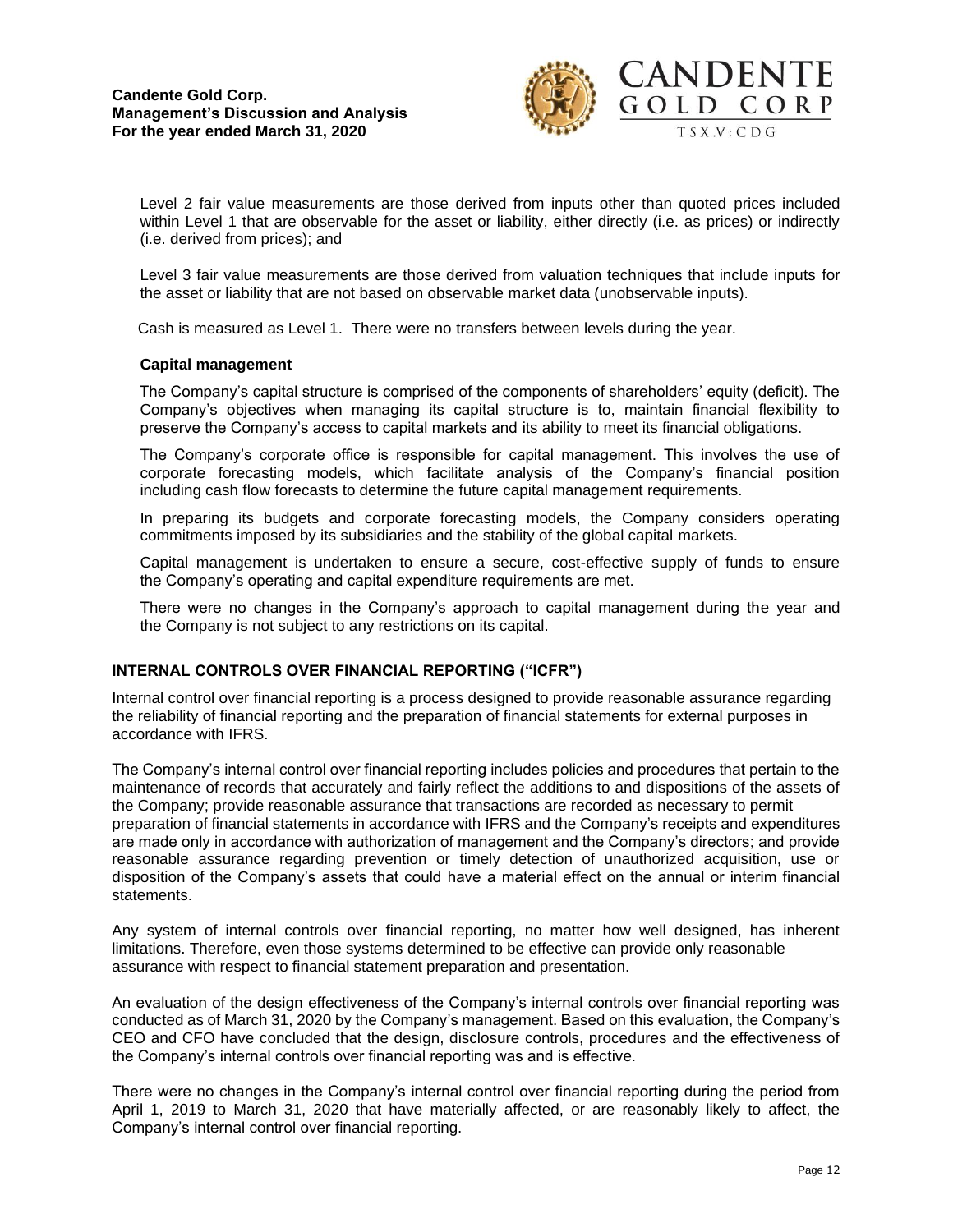

## **RISK FACTORS**

The Company is subject to a number of significant risks due to the nature and the current stage of its business and the effect of worldwide economic conditions. Exploration of mineral properties involves a high degree of technical, financial and social risk. While discovery of a mineral deposit may result in substantial rewards, few exploration properties are ultimately developed into producing mines. Major expenditures may be required to establish resources and reserves by drilling, constructing mining and process facilities, developing metallurgical processes and extracting base and precious metals from ore. It is impossible to ensure that the current exploration programs of the Company will result in profitable commercial mining operations.

Risk factors that should be taken into account in assessing the Company's activities and any investment in the Company include, but are not limited to, those listed below. Any one or more of these risk factors could have a material impact on the financial condition of the Company. This information, by its nature, is not all inclusive and risk factors that have not been listed could have a material impact on the future financial condition of the Company.

### *Economic conditions may prevent the Company from obtaining the capital required to continue Operations*

The Company's ability to continue operations is contingent on its ability to obtain additional financing. Equity market conditions, funding environments and the price of the Company's common shares may make it dilutive and difficult to raise funds by the sale of the Company's shares. An investment in the shares of a junior resource company is considered to be a high-risk investment. The Company currently is in the process of raising capital to fund current operations and a working capital deficit, and there is no assurance that financing will be available to the Company in future periods.

### *History of Losses*

The Company has incurred a net loss for the year ended March 31, 2020 of \$362,699 and is expected to continue to generate losses while it continues to be an exploration-stage company. The Company anticipates significant expenditures for its mineral exploration programs. Since most exploration projects do not result in the discovery of commercially productive mineral reserves and are ultimately expensed in full, the Company expects to report net losses into the foreseeable future.

The long-term profitability of the Company's operations will be in part directly related to the success of its exploration programs, which are affected by numerous factors including the cost of such programs, the amount of mineral resources or reserves discovered and fluctuations in the price of any minerals produced.

### *Dilution*

The Company does not generate any revenues from production and may not have sufficient financial resources to undertake by itself all of its planned exploration, feasibility and development programs. The Company has limited financial resources and has financed its operations primarily through the sale of securities such as common shares. The Company will need to continue its reliance on the sale of such securities for future financing, resulting in potential dilution to the Company's existing shareholders. The amount of additional funds required will depend largely on the success of the Company's exploration programs and extent of future development activities.

Further exploration programs will depend on the Company's ability to obtain additional financing which may not be available under favorable terms, if at all. If adequate financing is not available, the Company may not be able to commence or continue with its exploration and development programs or to meet minimum expenditure requirements to prevent the full or partial loss of its mineral properties. Also, failure to meet the Company's share of costs incurred under joint venture arrangements to which it is a party may result in a reduction of its interests in mineral properties. Furthermore, if other parties to such agreements do not meet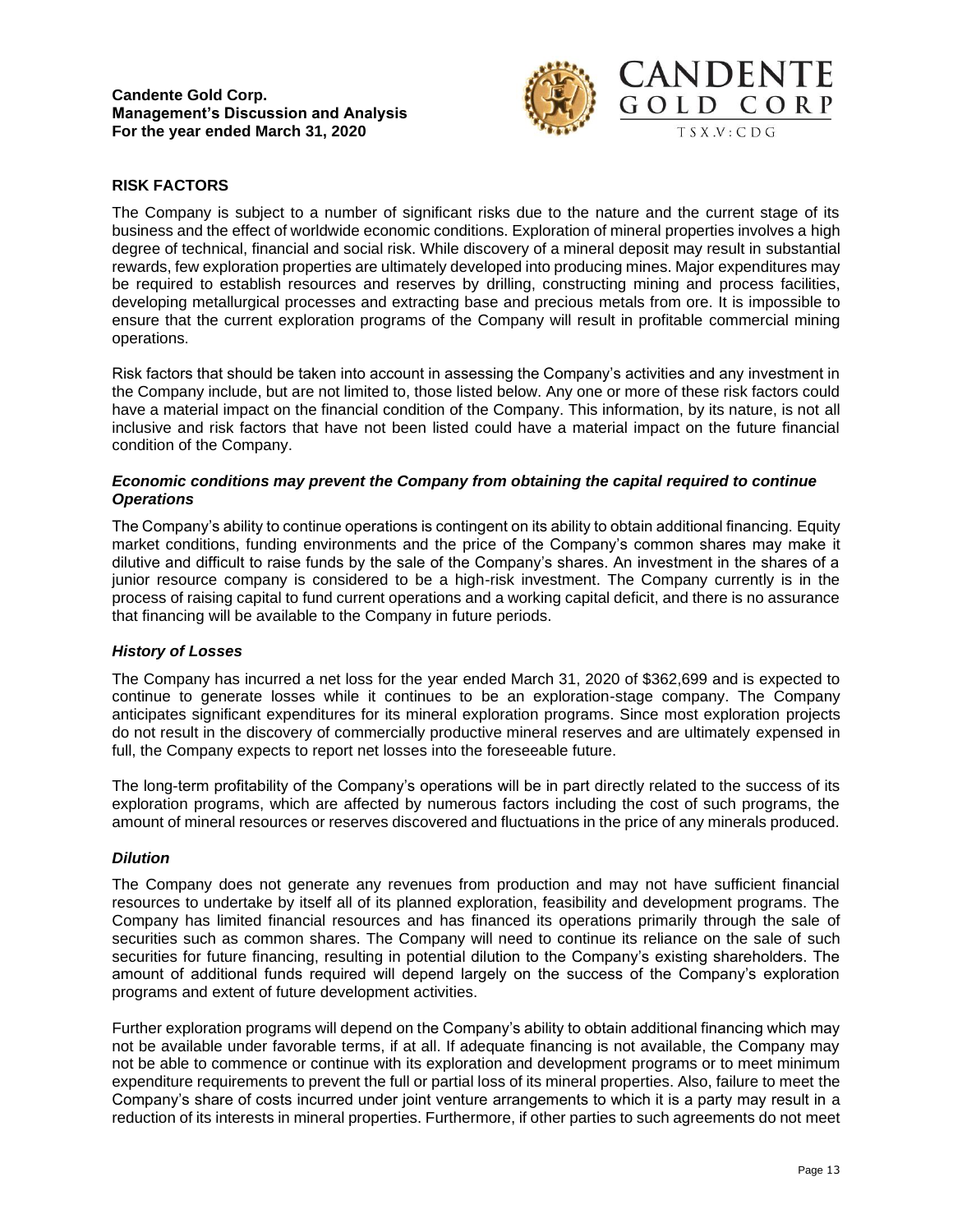

their share of such costs, the Company may be unable to finance the cost required to complete the recommended programs.

### *No Known Mineral Reserves*

All of the Company's mineral properties are in the exploration stage and are without known mineral reserves. Although the Company may discover mineral reserves through its exploration programs, commercial production may not be warranted due to insufficient quantities. Development of any of the Company's properties will only follow upon obtaining satisfactory exploration results. However, few mineral properties that are explored are ultimately developed into producing mines.

In the event a commercially productive mineral reserve is discovered, substantial expenditures are required to develop mineral reserves for production, development of metallurgical processes for extraction and to develop the mining and processing facilities and infrastructure at the production site. The marketability of any minerals discovered may be affected by numerous factors which are beyond the Company's control and which cannot be accurately predicted, such as market fluctuations, the proximity and capacity of milling facilities, mineral markets and processing equipment, and such other factors as government regulations, including regulations relating to royalties, allowable production, importing and exporting of minerals, and environmental protection. Depending on the price of minerals produced, the Company may determine that it is impractical to commence or continue commercial production.

## *Title to Mineral Properties*

The Company believes it has diligently investigated title to all of its hard rock mineral properties and, to the best of its knowledge, title to all properties are in good standing. However, these properties may be subject to prior unregistered agreements or transfers, which may affect the validity of the Company's ownership of such properties. The Company entered into an agreement on June 13, 2013 for the sole rights to recover and reprocess various tailings deposits located within the Municipality of Hidalgo. Although the original term for this agreement ended December 2015, on March 15, 2016, the Company entered into an extension with the Municipality under similar terms.

Although the Company has exercised the usual due diligence with respect to title to properties in which it has a material interest, title to such properties may be challenged or impugned in the future. The boundaries of the Company's mineral properties have not been surveyed and, therefore, the precise location and area of these mining properties may be in doubt. The Company makes a search of mining records in accordance with mining industry practices to confirm that it has acquired satisfactory title to its properties but does not obtain title insurance with respect to such properties. The possibility exists that title to one or more of its properties, particularly title to undeveloped properties, might be defective because of errors or omissions in the chain of title, including defects in conveyances and defects in locating or maintaining such claims. Should any defect in title be discovered by or disclosed to the Company, all reasonable steps would be taken to perfect title to the particular claims in question. The Company is not aware of any material defect in the title to its mineral properties.

A claim on any of the Company's mineral properties, especially if commercially productive mineral resources or reserves are located, could adversely affect the Company's long-term profitability as it may preclude entirely the economic development of a mineral property. Also, such a claim would affect the Company's current operations due to the high costs of defending against such claims and its impact on senior management's time.

### *Key Personnel*

The Company is dependent on a relatively small number of key personnel, the loss of any of whom could have an adverse effect on the operations of the Company. The Company's success is dependent to a great degree on its ability to attract and retain qualified management personnel. The loss of such key personnel, through incapacity or otherwise, would require the Company to seek and retain other qualified personnel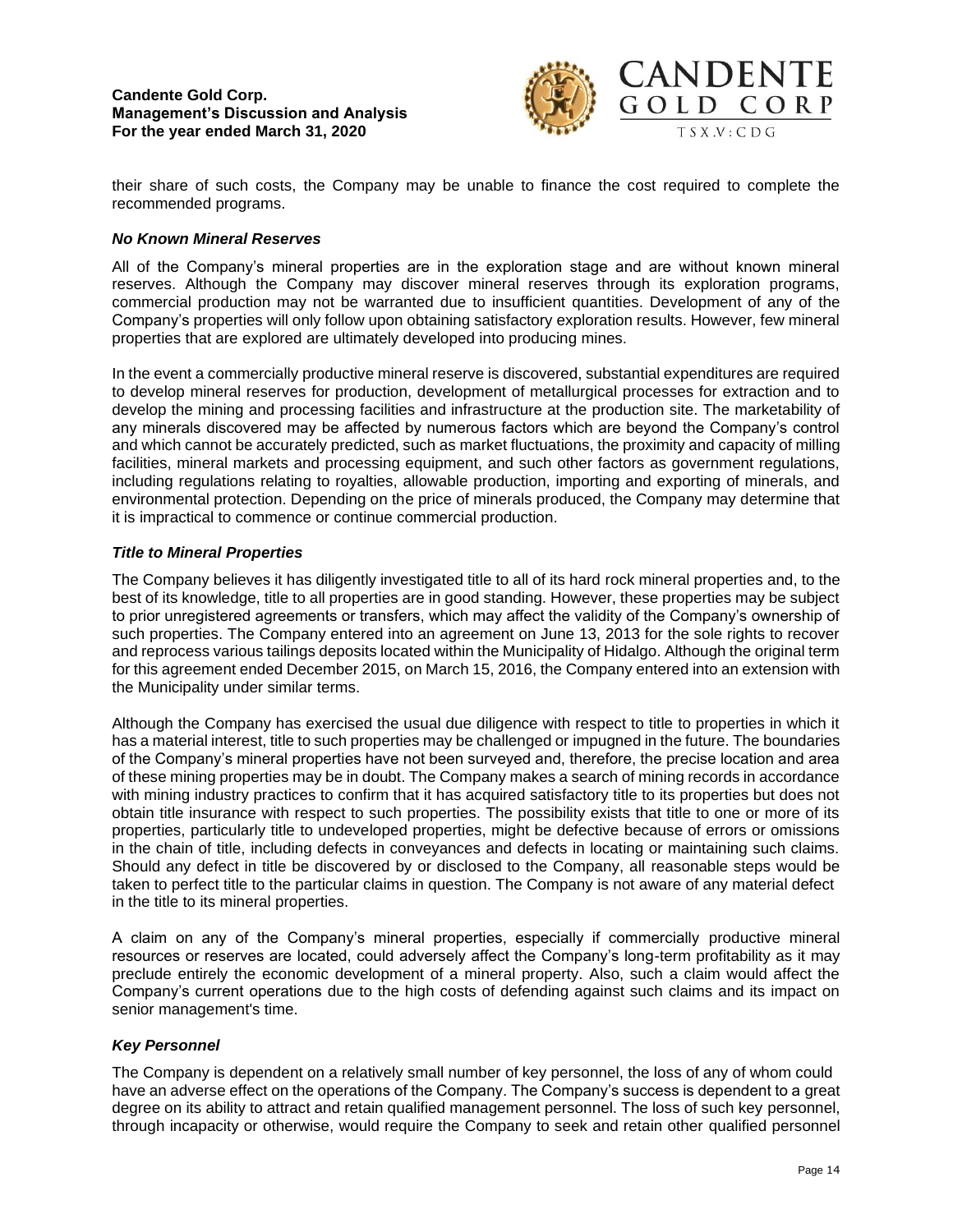

and could compromise the pace and success of its exploration activities. The Company does not maintain key person insurance in the event of a loss of any such key personnel. Also, management personnel of the Company are officers and/or directors of other publicly-traded companies and will only devote part of their time to the Company.

Additionally, the Company has relied on and is expected to continue relying upon consultants and others for exploration and development expertise. In the event a commercial mineral deposit is discovered on any of the Company's properties, the Company will likely require the expertise of such consultants and others for the development and operation of a producing mine.

# *Competition*

The resource industry is intensively competitive in all of its phases, and the Company competes with many companies possessing much greater financial and technical research resources. Competition is particularly intense with respect to the acquisition of desirable undeveloped base-metal and precious-metal properties. The principal competitive factors in the acquisition of such undeveloped properties include the staff and data necessary to identify, investigate and purchase such properties, and the financial resources necessary to acquire and develop such properties. Competition could adversely affect the Company's ability to acquire suitable prospects for exploration in the future.

## *Industry Operating Hazards and Risks*

Mineral exploration and development involves many risks, including location of commercially productive mineral resources or reserves, which may not occur even with a combination of experience, knowledge and careful evaluation. The operations in which the Company has a direct or indirect interest will be subject to all the hazards and risks normally incidental to resource companies, any of which could result in work stoppages and damage to persons or property or the environment and possible legal liability for any and all damage. Fires, power outages, labour disruptions, flooding, explosions, cave-ins, landslides social disruptions, political instability and the inability to obtain suitable or adequate machinery, equipment or labour are some of the industry operating risks involved in the development and operation of mines and the conduct of exploration programs. Other risks include injury or loss of life, severe damage to or destruction of property, clean-up responsibilities, regulatory investigation and penalties and suspension of operations. The occurrence of any of these operating risks and hazards may have an adverse effect on the Company's financial condition and operations.

Although the Company will, when appropriate, secure liability insurance in an amount which it considers adequate, the nature of these risks is such that liabilities might exceed policy limits, the liability and hazards might not be insurable, or the Company might elect not to insure itself against such liabilities due to high premium costs or other reasons, in which event the Company could incur significant costs that may have a material adverse effect upon its financial condition and operations.

## *Government Regulations and Political Climate*

Mineral exploration on the Company's properties are affected to varying degrees by: (i) government regulations relating to such matters as environmental protection, health, safety and labour; (ii) mining law reform; (iii) tax laws (iv) restrictions on production, price controls, and tax increases; (v) maintenance of claims; (vi) tenure; and (vii) expropriation of property through nationalization, requisition or confiscation. Any mineral exploration activities conducted by the Company, including commencement of production, require permits from governmental authorities and such operations are and will be governed by laws and regulations governing prospecting, mining, production, exports, taxes, labour standards, occupation health, waste disposal, toxic substances, land use, environmental protection, mine safety and other matters. Companies engaged in the development and operation of mines and related facilities generally experience increased costs, and delays in development and/or production and other schedules as a result of the need to comply with applicable laws, regulations and permits. All permits required for the conduct of exploration, development and mining operations, including the construction of mining facilities, may not be obtainable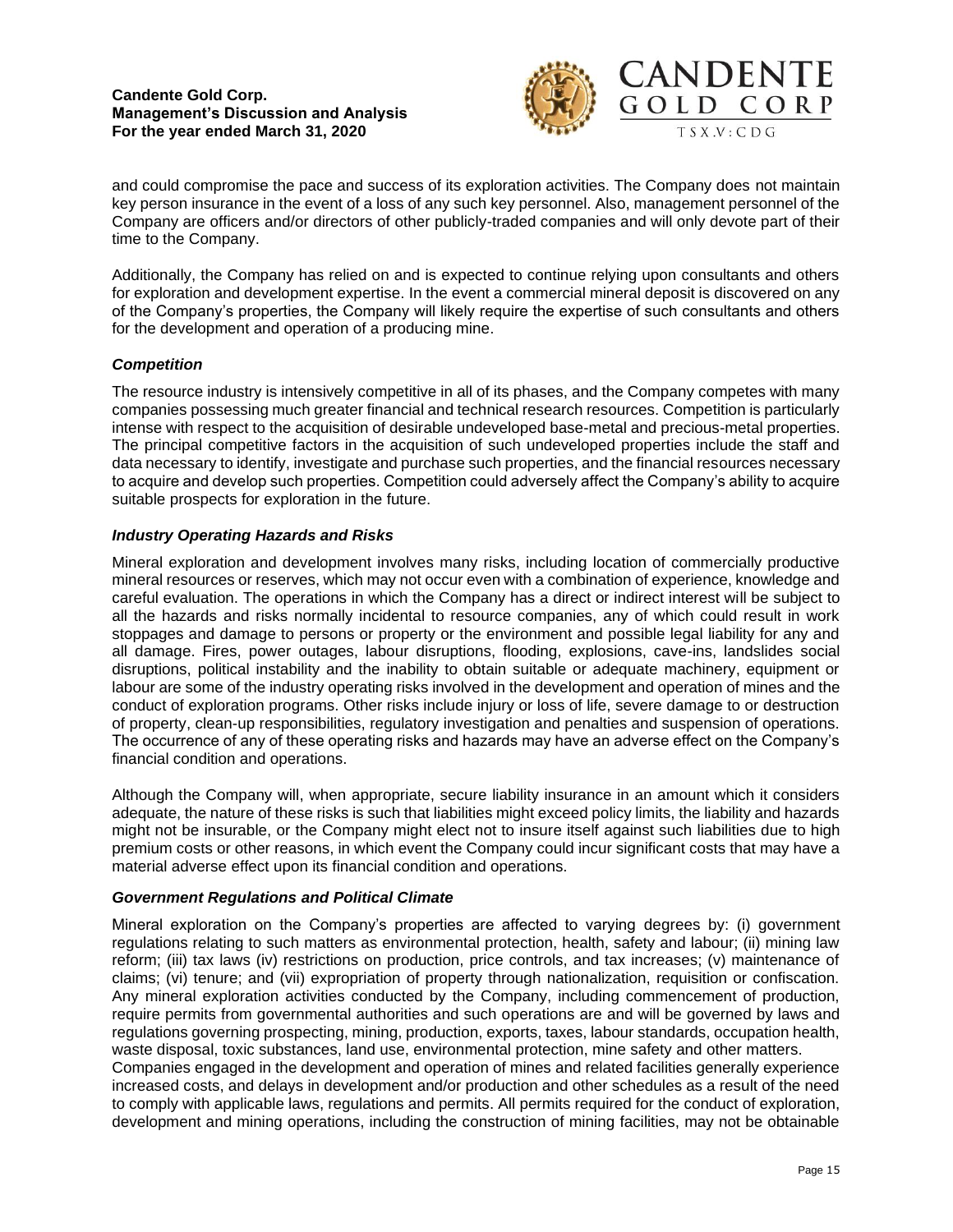

by the Company on reasonable terms which would have an adverse effect on any mining project the Company might undertake. Additionally, failure to comply with applicable laws, regulations and permitting requirements may result in enforcement actions thereunder, including orders issued by regulatory or judicial authorities causing operations to cease or be curtailed, and may include corrective measures requiring capital expenditures, installation of additional equipment, or remedial actions. Parties engaged in mining exploration, development or operations may be required to compensate those suffering loss or damage by reason of the mining activities and may have civil or criminal fines or penalties imposed for violations of applicable laws or regulations.

To the best of the Company's knowledge, the Company is and will be operating in compliance with all applicable social and legal regulations. However, amendments to current governmental laws and regulations affecting mining companies, or the more stringent application thereof, or shifts in political conditions or attitudes could adversely affect the Company's operations including the potential to curtail or cease exploration programs or to preclude entirely the economic viability of a mineral property. The extent of any future changes to governmental laws and regulations cannot be predicted or quantified, but it should be assumed that such laws and regulations will become more stringent in the future. Generally, new laws and regulations will result in increased compliance costs, including costs for obtaining permits, delays or fines resulting from loss of permits or failure to comply with the new requirements.

## *Social Climate*

Social acceptance to operate during the various stages of a mining project is an integral part of operating such that lack thereof provides a very real risk during the exploration, exploitation and closure stages of mine development. In addition, the fact that the means and tools to manage social acceptance are not an exact science adds to the level of risk.

The Company has established Shared Value and Corporate Social Responsibility policies and programs that includes:

- Regular communication with various members of the Community regarding their concerns and needs as well as our activities and objectives.
- Sustainable Development projects and alliances with International Non–Governmental Organizations ("NGOs") that are committed to improving the lives of families in under-developed regions.

The Company considers these initiatives as a foundation for building a positive and mutually beneficial long-term relationship with the various stakeholders in the project.

### *Environmental Liability*

Although the Company is not aware of any formal claims for damages related to any impact that its activities have had on the environment, it may become subject to such claims in the future. An environmental claim could adversely affect the Company's business due to the high costs of defending against such claims and its impact on senior management's time.

The Company conducts exploration activities in Mexico and Peru. Such activities are subject to various laws, rules and regulations governing the protection of the environment. All phases of the Company's operations are subject to environmental regulation in the jurisdictions in which it operates. Environmental legislation is evolving in a manner which requires stricter standards and enforcement, increased fines and penalties for non-compliance, more stringent environmental assessments of proposed properties and a heightened degree of responsibility for companies and their officers, directors and employees.

Although the Company is committed to compliance with all environmental regulations currently applicable,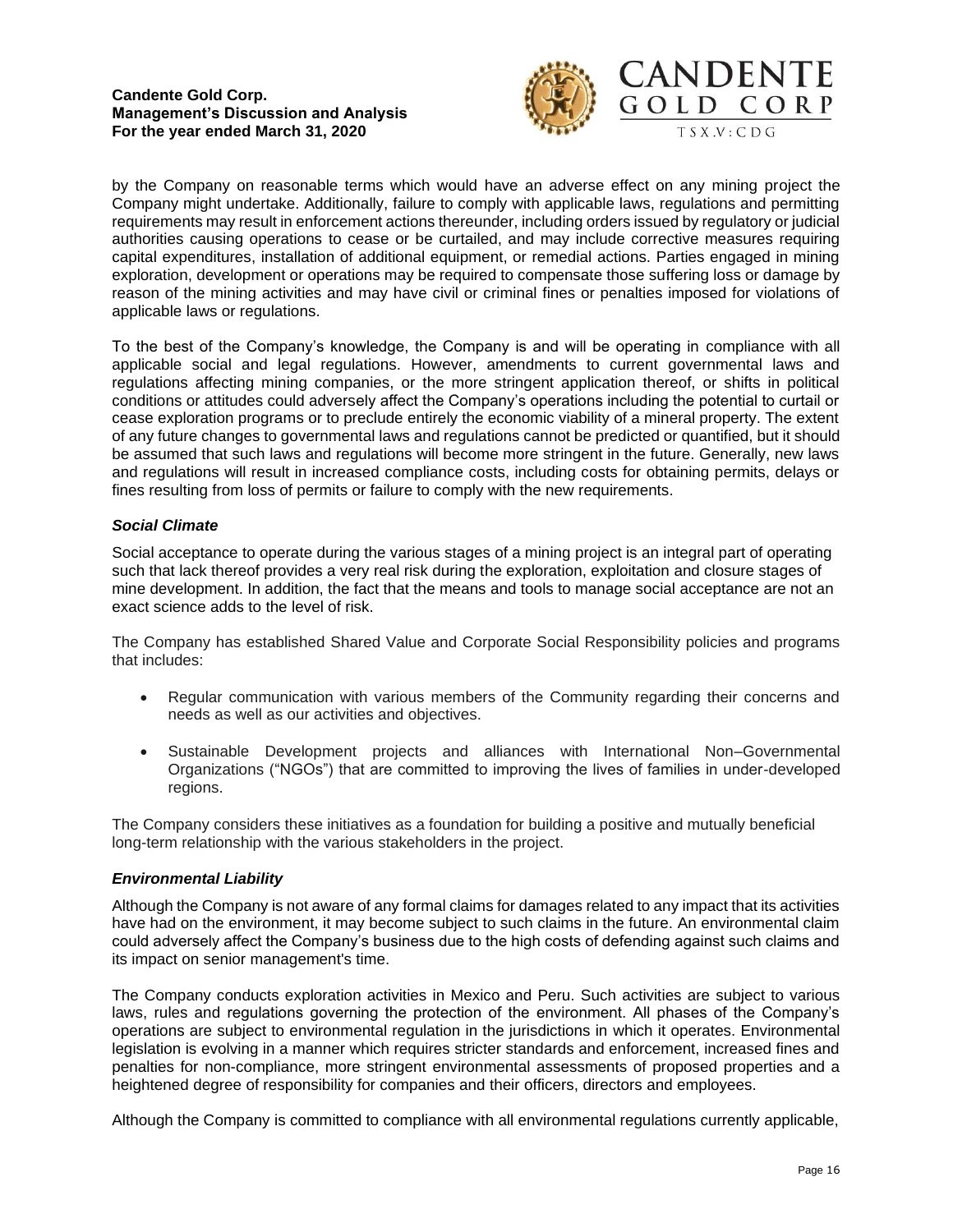

environmental hazards may exist on the Company's mineral properties, which are not known to the Company at present, that have been caused by previous or existing owners or operators.

Also, environmental regulations may change in the future which could adversely affect the Company's activities including the potential to curtail or cease exploration programs or to preclude entirely the economic development of a mineral property. The extent of any future changes to environmental regulations cannot be predicted or quantified, but it should be assumed that such regulations will become more stringent in the future. Generally, new regulations will result in increased compliance costs, including costs for obtaining permits, delays or fines resulting from loss of permits or failure to comply with the new regulations.

## *Fluctuations in Metal Prices*

Although the Company does not hold any known mineral reserves, its future revenues, if any, are expected to be in large part derived from the future mining and sale of base and precious metals or interests related thereto. The prices of these commodities have fluctuated widely, particularly in recent years, and are affected by numerous factors beyond the Company's control including international economic and political conditions, expectations of inflation, international currency exchange rates, interest rates, global or regional consumptive patterns, speculative activities, levels of supply and demand, increased production due to other new mine developments and improved mining and production methods, availability and costs of metal substitutes, metal stock levels maintained by producers and others and inventory carrying costs. The effect of these factors on the price of base and precious metals, and therefore the economic viability of the Company's operations cannot be accurately predicted.

Depending on the price obtained for any minerals produced, the Company may determine that it is impractical to commence or continue commercial production.

### *Cyber Security Risks*

As the Company continues to increase its dependence on information technologies to conduct its operations, the risks associated with cyber security also increase. The Company relies on management information systems and computer control systems. Business and supply chain disruptions, plant and utility outages and information technology system and network disruptions due to cyber-attacks could seriously harm its operations and materially adversely affect its operation results, Cyber security risks include attacks on information technology and infrastructure by hackers, damage or loss of information due to viruses, the unintended disclosure of confidential information, the issue or loss of control over computer control systems, and breaches due to employee error. The Company's exposure to cyber security risks includes exposure through third parties on whose systems it places significant reliance for the conduct of its business. The Company has implemented security procedures and measures in order to protect its systems and information from being vulnerable to cyber-attacks. The Company believes these measures and procedures are appropriate. To date, it has not experienced any material impact from cyber security events. However, it may not have the resources or technical sophistication to anticipate, prevent, or recover from rapidly evolving types of cyber-attacks. Compromises to its information and control systems could have severe financial and other business implications.

### *COVID-19*

In March 2020, the World Health Organization declared coronavirus COVID-19 a global pandemic. This contagious disease outbreak, which has continued to spread, and any related adverse public health developments, has adversely affected workforces, economies and financial markets globally, potentially leading to an economic downturn. It is not possible for the Company to predict the duration or magnitude of the adverse results of the outbreak and its effect on the Company's business or ability to raise funds.